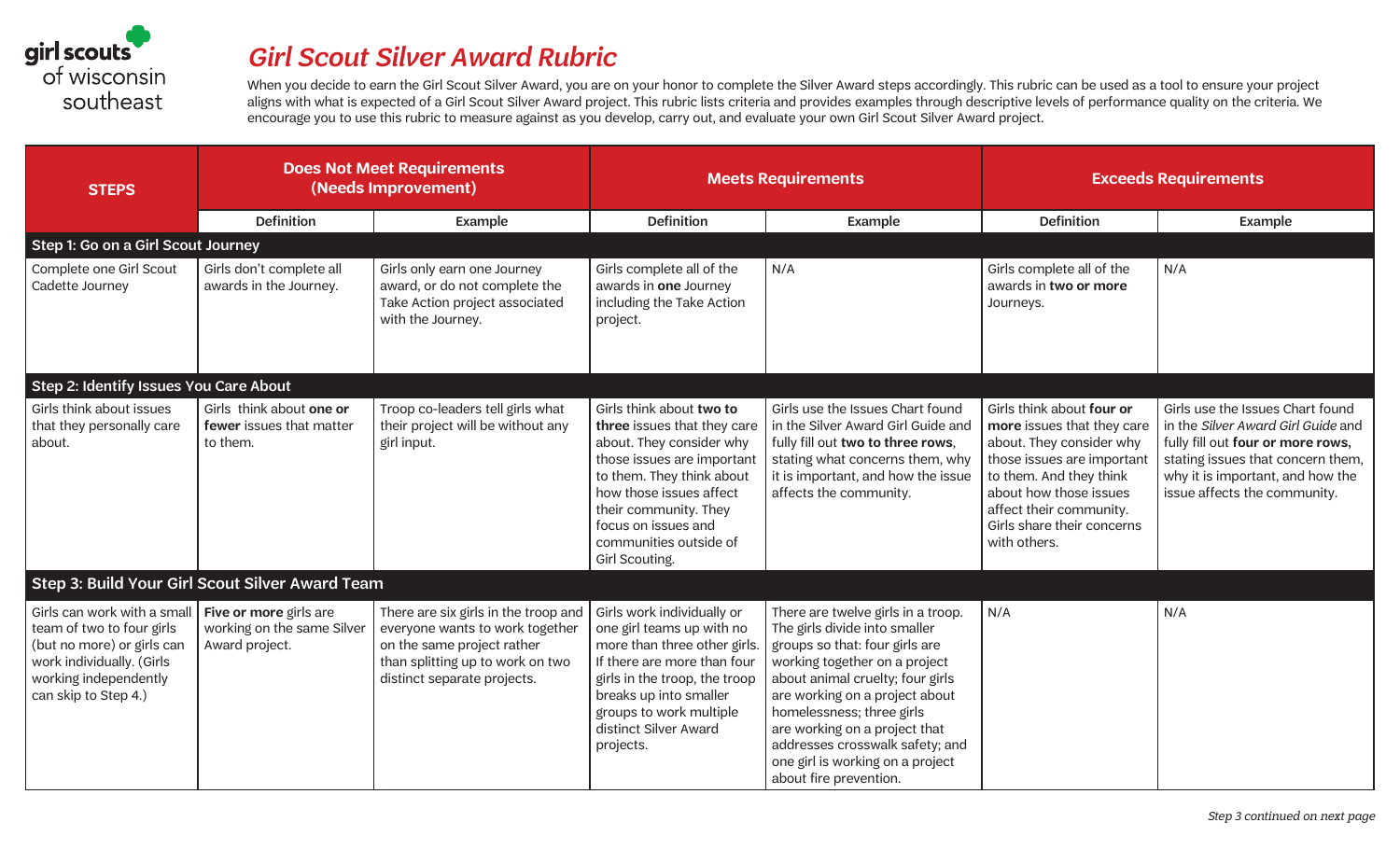| <b>STEPS</b>                                                                                                                                  | <b>Does Not Meet Requirements</b><br>(Needs Improvement)                                                                                                                     |                                                                                                                                                                                                                                                                                               | <b>Meets Requirements</b>                                                                                                                                                                                                                                                                                              |                                                                                                                                                                                                                                                                        | <b>Exceeds Requirements</b>                                                                                                                                                                                                                                                                                                                                                               |                                                                                                                                                                                                                                                                                                                                           |  |  |
|-----------------------------------------------------------------------------------------------------------------------------------------------|------------------------------------------------------------------------------------------------------------------------------------------------------------------------------|-----------------------------------------------------------------------------------------------------------------------------------------------------------------------------------------------------------------------------------------------------------------------------------------------|------------------------------------------------------------------------------------------------------------------------------------------------------------------------------------------------------------------------------------------------------------------------------------------------------------------------|------------------------------------------------------------------------------------------------------------------------------------------------------------------------------------------------------------------------------------------------------------------------|-------------------------------------------------------------------------------------------------------------------------------------------------------------------------------------------------------------------------------------------------------------------------------------------------------------------------------------------------------------------------------------------|-------------------------------------------------------------------------------------------------------------------------------------------------------------------------------------------------------------------------------------------------------------------------------------------------------------------------------------------|--|--|
|                                                                                                                                               | Definition                                                                                                                                                                   | Example                                                                                                                                                                                                                                                                                       | <b>Definition</b>                                                                                                                                                                                                                                                                                                      | Example                                                                                                                                                                                                                                                                | <b>Definition</b>                                                                                                                                                                                                                                                                                                                                                                         | Example                                                                                                                                                                                                                                                                                                                                   |  |  |
| Step 3: Build Your Girl Scout Silver Award Team (continued from previous page)                                                                |                                                                                                                                                                              |                                                                                                                                                                                                                                                                                               |                                                                                                                                                                                                                                                                                                                        |                                                                                                                                                                                                                                                                        |                                                                                                                                                                                                                                                                                                                                                                                           |                                                                                                                                                                                                                                                                                                                                           |  |  |
| When working in<br>teams, all members are<br>committed to working<br>collaboratively with each<br>other on the project.                       | Girls are not considerate<br>and respectful of their<br>fellow teammates. Girls<br>do not cooperate well<br>with others. Girls handle<br>disagreements in unhealthy<br>ways. | Girls spend entire meeting<br>arguing over what issue to<br>address for their project. Girls do<br>not listen openly to other team<br>members who share issues they<br>are passionate about.                                                                                                  | Girls respect different<br>points of view and ways of<br>work. Everyone contributes<br>to the project with each<br>girl contributing unique<br>action points. Girls accept<br>constructive suggestions.<br>Girls work together to<br>create and develop a plan.<br>Girls resolve conflicts in a<br>healthy way.        | Girls listen to each other's ideas<br>and give helpful feedback or<br>enhance what other's have<br>shared. When girls don't agree<br>they discuss in a way that is<br>considerate of others.                                                                           | Girls spend time<br>discussing what makes<br>a great team and how<br>they would like to work<br>together.<br>Because of that, girls<br>respect different points<br>of view and ways of work.<br>Everyone contributes to<br>the project. Girls accept<br>constructive suggestions.<br>Girls work together to<br>create and develop a plan.<br>Girls resolve conflicts in a<br>healthy way. | Girls brainstorm and develop<br>team rules for working together<br>and write them on posterboard<br>displayed at every meeting. Girls<br>listen to each other's ideas, give<br>helpful feedback or enhance what<br>other's have shared. When girls<br>don't agree they discuss in a way<br>that is considerate of others.                 |  |  |
| <b>Step 4: Explore Your Community</b>                                                                                                         |                                                                                                                                                                              |                                                                                                                                                                                                                                                                                               |                                                                                                                                                                                                                                                                                                                        |                                                                                                                                                                                                                                                                        |                                                                                                                                                                                                                                                                                                                                                                                           |                                                                                                                                                                                                                                                                                                                                           |  |  |
| Girls explore the needs in<br>their community.                                                                                                | Girls visit one or fewer<br>places in their community<br>to observe potential needs.                                                                                         | Co-leaders suggest a community<br>need without any girl input.<br>Or, girls only identify community<br>needs in their school setting and<br>don't explore beyond their school<br>to determine other needs in the<br>community.                                                                | Girls visit two to three<br>places in their community<br>to observe potential needs.<br>Girls think about how they<br>can create positive change<br>in their community.                                                                                                                                                | Girls observe needs in their<br>school, at a community nursing<br>home, and at a church.                                                                                                                                                                               | Girls visit four or more<br>places in their community<br>to observe potential<br>needs.                                                                                                                                                                                                                                                                                                   | Girls explore needs of a<br>community park, food bank,<br>animal shelter, and hospital.                                                                                                                                                                                                                                                   |  |  |
| While exploring their<br>community, girls make<br>observations while<br>speaking to people that<br>can help them identify<br>community needs. | Girls speak to one or<br>fewer members from the<br>community about existing<br>community issues.                                                                             | Girls only speak to their co-<br>leaders about community<br>needs or co-leaders suggest a<br>community need without any girl<br>engagement.<br>Girls speak to one staff member<br>at their local assisted living center<br>about the needs of the facility<br>and don't speak to anyone else. | Girls make observations<br>about specific needs in<br>their community after<br>speaking with two to three<br>members from varying<br>sectors of the community<br>(in addition to their co-<br>leaders) about existing<br>community issues.<br>Girls track what they have<br>learned using a chart or<br>Community Map. | Girls make observations at<br>their school after speaking with<br>the principal; they make more<br>observations walking through<br>their neighborhood and speaking<br>to local residents; and they visit<br>their local place of worship and<br>talk with a volunteer. | Girls make observations<br>about specific needs in<br>their community after<br>speaking to four or more<br>members from varying<br>sectors of the community<br>(in addition to their co-<br>leaders) about existing<br>community issues.<br>Girls track what they have<br>learned using a chart or<br>Community Map.                                                                      | Girls make observations at<br>their school after speaking with<br>the principal; they make more<br>observations walking through<br>their neighborhood and speaking<br>to local residents; they visit their<br>local place of worship and talk<br>with a volunteer; and they visit<br>with residents at a local assisted<br>living center. |  |  |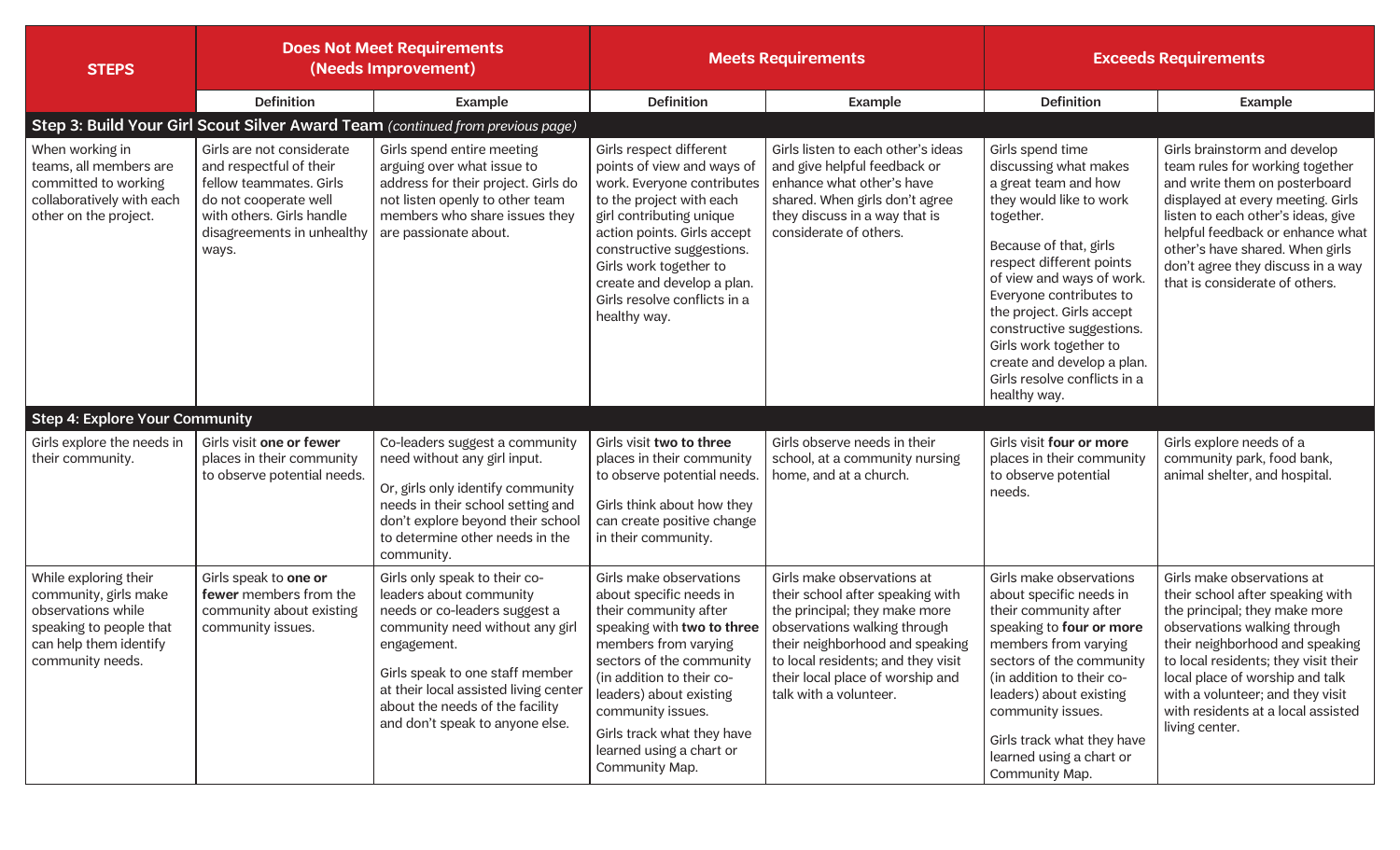| <b>STEPS</b>                                                                                                         | <b>Does Not Meet Requirements</b><br>(Needs Improvement)                     |                                                                                                          | <b>Meets Requirements</b>                                                                      |                                                                                                                                                                                                                                                                                  | <b>Exceeds Requirements</b>                                                                                                                                                                  |                                                                                                                                                                                                                                                                                                                                                                                                                       |
|----------------------------------------------------------------------------------------------------------------------|------------------------------------------------------------------------------|----------------------------------------------------------------------------------------------------------|------------------------------------------------------------------------------------------------|----------------------------------------------------------------------------------------------------------------------------------------------------------------------------------------------------------------------------------------------------------------------------------|----------------------------------------------------------------------------------------------------------------------------------------------------------------------------------------------|-----------------------------------------------------------------------------------------------------------------------------------------------------------------------------------------------------------------------------------------------------------------------------------------------------------------------------------------------------------------------------------------------------------------------|
|                                                                                                                      | <b>Definition</b>                                                            | Example                                                                                                  | <b>Definition</b>                                                                              | Example                                                                                                                                                                                                                                                                          | <b>Definition</b>                                                                                                                                                                            | Example                                                                                                                                                                                                                                                                                                                                                                                                               |
|                                                                                                                      | Step 5: Choose Your Girl Scout Silver Award Project                          |                                                                                                          |                                                                                                |                                                                                                                                                                                                                                                                                  |                                                                                                                                                                                              |                                                                                                                                                                                                                                                                                                                                                                                                                       |
| Girls choose their Silver<br>Award project based on<br>what they have learned<br>while exploring their<br>community. | Project is not based on<br>what they have learned<br>about their community.  | Girls pick a project they have seen<br>someone do on TV.                                                 | Project is based on the<br>needs of their community<br>which girls learned while<br>exploring. | Girls notice a lot of trash in their<br>park; they work with community<br>leaders to add more garbage<br>cans.                                                                                                                                                                   | N/A                                                                                                                                                                                          | N/A                                                                                                                                                                                                                                                                                                                                                                                                                   |
| Silver Award project<br>makes an impact on a<br>community need outside<br>of Girl Scouting.                          | The project either makes<br>no impact or just impacts<br>Girl Scouts.        | Girls create a permanent cookie<br>booth for future Girl Scouts to sell<br>cookies at a park.            | The project positively<br>impacts a group of 20-50<br>people.                                  | Girls add a recycling program<br>to their school. They teach one<br>younger class why it is important<br>to keep recycling.                                                                                                                                                      | The project has a positive<br>impact on more than 50<br>people in the community.                                                                                                             | Girls work with lawmakers to get<br>a stoplight installed at a busy and<br>dangerous intersection.                                                                                                                                                                                                                                                                                                                    |
| Girls have defined what<br>their project is, why it<br>matters, and who it will<br>help.                             | No definition of the project,<br>why it matters, and/or who<br>it will help. | When girls describe creating a dog<br>park, they do not show why this is<br>important or who it impacts. | Girls thoroughly describe<br>the project, list why it<br>matters, and show who it<br>helps.    | Girls describe making dental<br>gift bags, adding toothbrushing<br>time after lunch, and creating an<br>annual dental day at their school.<br>They write that this will improve<br>dental health in their school and it<br>can impact every member of their<br>school community. | Girls explain three to five<br>specific root causes of<br>the issue; provide detailed<br>actions that work to<br>eliminate the issue; involve<br>multiple audiences with<br>the resolutions. | Girls create an outline to<br>address lack of respect for<br>physical spaces in their school.<br>Points that are addressed<br>are playground equipment,<br>cafeteria, locker rooms, library,<br>gym, and school hallways.<br>They involve student council,<br>teachers, custodial staff, the<br>PTO, and student body through<br>message boards, skits, school<br>assemblies, and rewards for<br>class participation. |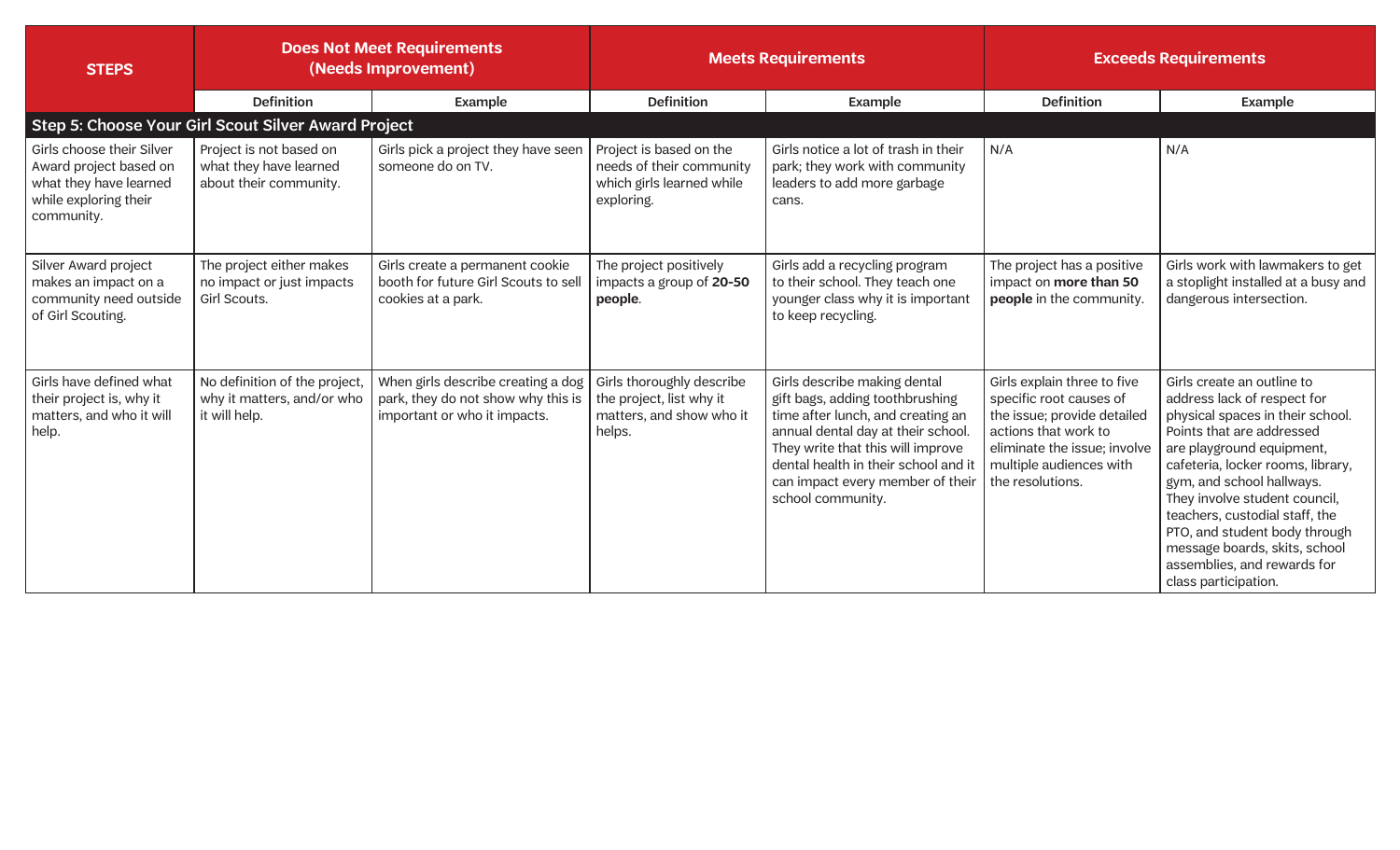| <b>STEPS</b>                                                                                                                                                                            | <b>Does Not Meet Requirements</b><br>(Needs Improvement)                                                                                                           |                                                                                    | <b>Meets Requirements</b>                                                                                                                                                                                                               |                                                                                                                                                                                                                                                                                           | <b>Exceeds Requirements</b>                                                                                                                                                                                                                                                          |                                                                                                                                                                                                                                               |
|-----------------------------------------------------------------------------------------------------------------------------------------------------------------------------------------|--------------------------------------------------------------------------------------------------------------------------------------------------------------------|------------------------------------------------------------------------------------|-----------------------------------------------------------------------------------------------------------------------------------------------------------------------------------------------------------------------------------------|-------------------------------------------------------------------------------------------------------------------------------------------------------------------------------------------------------------------------------------------------------------------------------------------|--------------------------------------------------------------------------------------------------------------------------------------------------------------------------------------------------------------------------------------------------------------------------------------|-----------------------------------------------------------------------------------------------------------------------------------------------------------------------------------------------------------------------------------------------|
|                                                                                                                                                                                         | <b>Definition</b>                                                                                                                                                  | Example                                                                            | <b>Definition</b>                                                                                                                                                                                                                       | Example                                                                                                                                                                                                                                                                                   | Definition                                                                                                                                                                                                                                                                           | Example                                                                                                                                                                                                                                       |
| Step 6: Develop Your Project                                                                                                                                                            |                                                                                                                                                                    |                                                                                    |                                                                                                                                                                                                                                         |                                                                                                                                                                                                                                                                                           |                                                                                                                                                                                                                                                                                      |                                                                                                                                                                                                                                               |
| Girls make a plan that<br>is measurable and<br>sustainable that will<br>impact the neighborhood<br>or local community.                                                                  | The plan cannot be<br>measured or sustained.                                                                                                                       | Girls help at a food bank for one<br>day, no plan is created.                      | The plan is sustainable and<br>measurable. It will impact<br>the neighborhood or local<br>community.                                                                                                                                    | Teaching others face painting<br>skills. Presenting face painting<br>day at a children's hospital or<br>center and making a booklet of<br>how to plan for this type of event<br>that the facility will use. Project is<br>measured by number of children<br>that get their faces painted. | N/A                                                                                                                                                                                                                                                                                  | N/A                                                                                                                                                                                                                                           |
| The Budget Sheet from<br>the Silver Award Girl<br>Guide is used to estimate<br>income and expenses<br>(when applicable).                                                                | The Budget Sheet was not<br>used or used very little.                                                                                                              | Girls begin Silver Award project<br>with no plan for how much things<br>will cost. | The Budget Sheet is used<br>to estimate income and<br>expenses. All additional<br>money-earning follows<br>GSWISE guidelines.                                                                                                           | Girls plan how much supplies<br>and equipment will cost for their<br>project and say they will use<br>income from Girl Scout Cookie<br>and Fall Product programs to<br>cover it.                                                                                                          | The Budget Sheet was<br>used to estimate income<br>and expenses. Girls added<br>potential donations that<br>they would ask for. All<br>additional money-earning<br>activities follow GSWISE<br>guidelines. Receipts are<br>saved. All grant monies are<br>tracked and accounted for. | Girls price out all of the items<br>for their project. Girls plan to<br>use income from Girl Scout<br>Cookie and Fall Product programs<br>to cover costs. Girls add that<br>they will ask store for a supply<br>donation to reduce costs.     |
| Step 7: Make a Plan and Put it Into Motion                                                                                                                                              |                                                                                                                                                                    |                                                                                    |                                                                                                                                                                                                                                         |                                                                                                                                                                                                                                                                                           |                                                                                                                                                                                                                                                                                      |                                                                                                                                                                                                                                               |
| The Planning Chart from<br>the Silver Award Girl<br>Guide is filled out with<br>what needs to be done,<br>who will be doing which<br>tasks, and when the tasks<br>need to be completed. | The Planning Chart is either<br>not filled out, less than half<br>of the project is listed on<br>the chart, or rows have<br>empty boxes/incomplete<br>information. | The Planning Chart was not used<br>to designate tasks for girls to<br>complete.    | The Planning Chart is<br>utilized. Five to seven<br>rows are completed with<br>all necessary information,<br>including tasks, how tasks<br>will be done, time, who<br>is responsible, and what<br>date the task should be<br>completed. | Girls write down all the tasks<br>they need to complete for their<br>project filling at least six rows. All<br>columns are filled in, including<br>how, time, completion date, and<br>who is responsible.                                                                                 | The Planning Chart is<br>utilized. Eight or more<br>rows are completed with<br>all necessary information,<br>including task, how tasks<br>will be done, time, who<br>is responsible, and what<br>date the task should be<br>completed.                                               | The planning chart is used to<br>describe all 21 tasks needed to<br>create an after school reading<br>program and how they will be<br>done. Each girl is given tasks<br>and dates when they should be<br>completed.                           |
| Submit a Girl Scout Silver<br>Award Project Proposal to<br>the council (one proposal<br>per project) at least two<br>weeks before the project<br>begins.                                | Someone other than the<br>girl(s) writes the proposal.                                                                                                             | A troop co-leader writes the<br>report or the report is not<br>complete.           | A girl or group of girls write<br>the proposal and submit it<br>at least two weeks before<br>they begin work on their<br>project.                                                                                                       | Each member adds her unique<br>contributions to the proposal that<br>is submitted to the council.                                                                                                                                                                                         | A girl or group of girls<br>write the proposal and<br>there are minimal errors<br>in spelling and grammar. It<br>is submitted at least two<br>weeks before they begin<br>work on their project.                                                                                      | Each member adds her unique<br>contributions to the proposal<br>that is submitted to the council.<br>Proposal is so detailed that the<br>council fully understands what<br>the girls intend to do for their<br>project without any questions. |